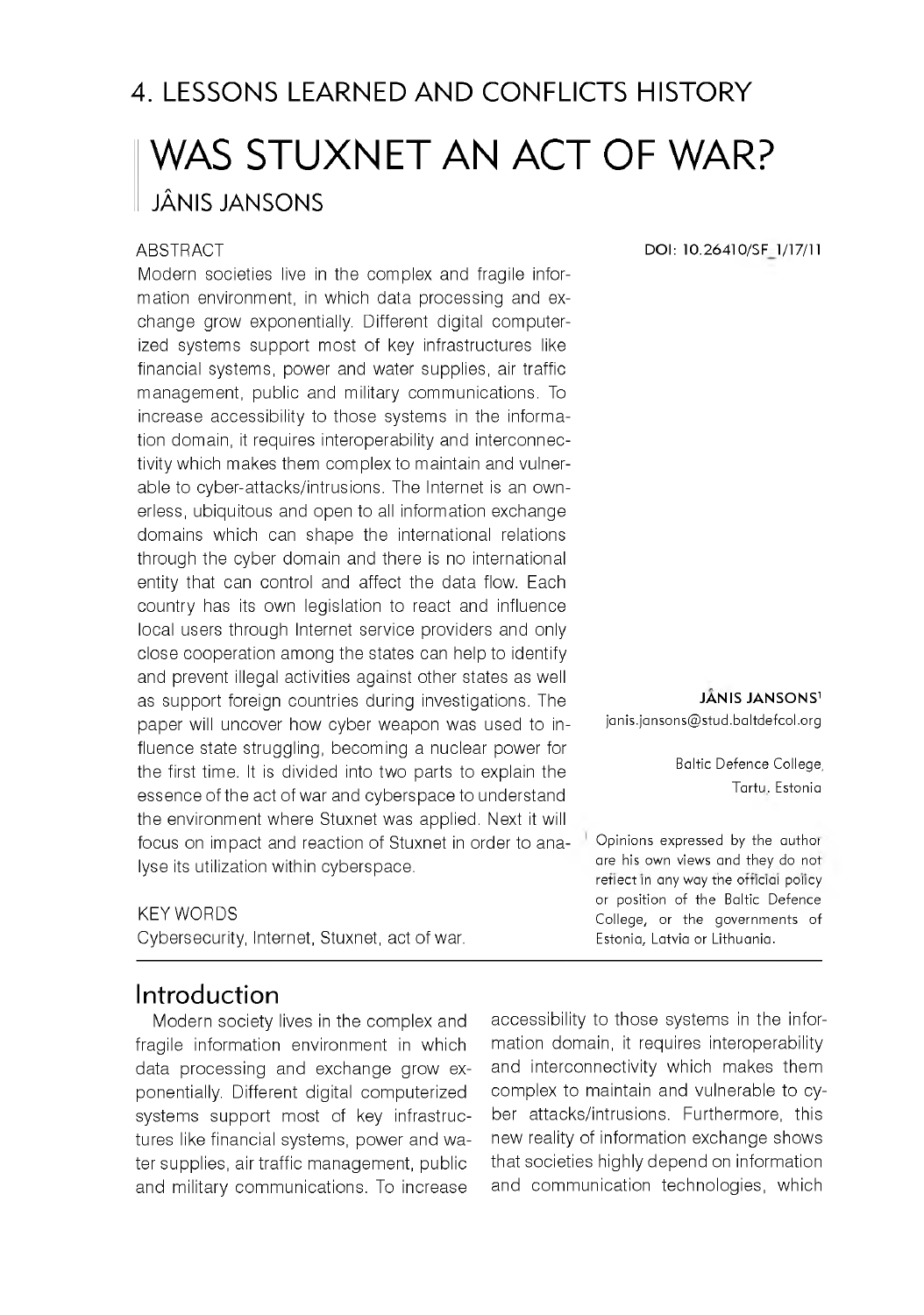are interconnected in one global network named the Internet. This addiction to the Internet is a major source of vulnerability and full control over the information domain in these conditions is almost impossible. So, somebody could use those vulnerabilities to breach national security and influence an economic, political and social situation in other countries.

The Internet is an ownerless, ubiquitous and open to all information exchange domains, which can shape the international relations through the cyber field. The Internet is a computer network that uses standardized protocols to interconnect states, organizations and individuals worldwide. Neither states nor organizations, nor single persons are the owners of the Internet. While there is one non-profit organization which simply manages Internet protocol numbers and the Domain Name System root, and the others provide a piece of infrastructure just to be part of the Internet. There is no international entity that can control and affect the data flow. Each country has its own legislation to react and influence local users through Internet service providers. Only close cooperation among the states can help to identify and prevent illegal activities against other states as well as support foreign countries during investigations. So, the states' political willingness to cooperate in the cyberspace shapes dialogue internationally. However, there are some fuzzy cases where some cyber activities originating in one state that are against another state critical infrastructure could be interpreted as an act of war or a covert action.

This paper will uncover how cyber weapon was used to influence state struggling, becoming a nuclear power for the first time. Was the use of cyber weapon an act of war? This paper will claim that Stuxnet was not an act of war, but rather a covert

action with possible future consequences. To argue this statement, this paper is divided into two parts, where the first part will explain the essence of two terms - an act of war and cyberspace to understand the environment where Stuxnet was applied. The second part will focus more on an impact and reaction of Stuxnet in order to determine it.

## An act of war and cyberspace

The phrase 'Act of war' is characterised as a political term rather than a military or legal one (Nakashima E., 2012). This term is used in an international environment by politicians in situations where it was a violent and non-violent act. Terrorist attacks (Cella M., 2015), key leader killings (Strange H., 2013), shooting down airplane during peace time (Vinogradov D., 2015), the blockade of sea lines of communication (Global Research, 2015), imposing economic sanctions (Saundersaug P.J., 2014), cyber-attack (Gorman S., and Barnes E.J., 2011) etc., have motivated politicians to use the phrase 'an act of war'. This term does not have a standard definition worldwide and its application to cyber incidence seems to be questionable. However, there is a country which defines them as 'acts of war'. For example, the United States (U.S.) to prevent possible cyber Pearl Harbor (Stiennon, R., 2015) came to the conclusion that cyber-attacks originating from another country can be interpreted as an 'act of war' to counter using all kinds of military force (Gorman S., and Barnes E.J., 2011). However, the international law avoids the term 'an act of war' in favour of other phrases like 'illegal intervention', 'the use of force', 'armed attack', or 'an act of aggression'. For example, an act of aggression includes more serious uses of force and armed attack, whereas all uses of force are not only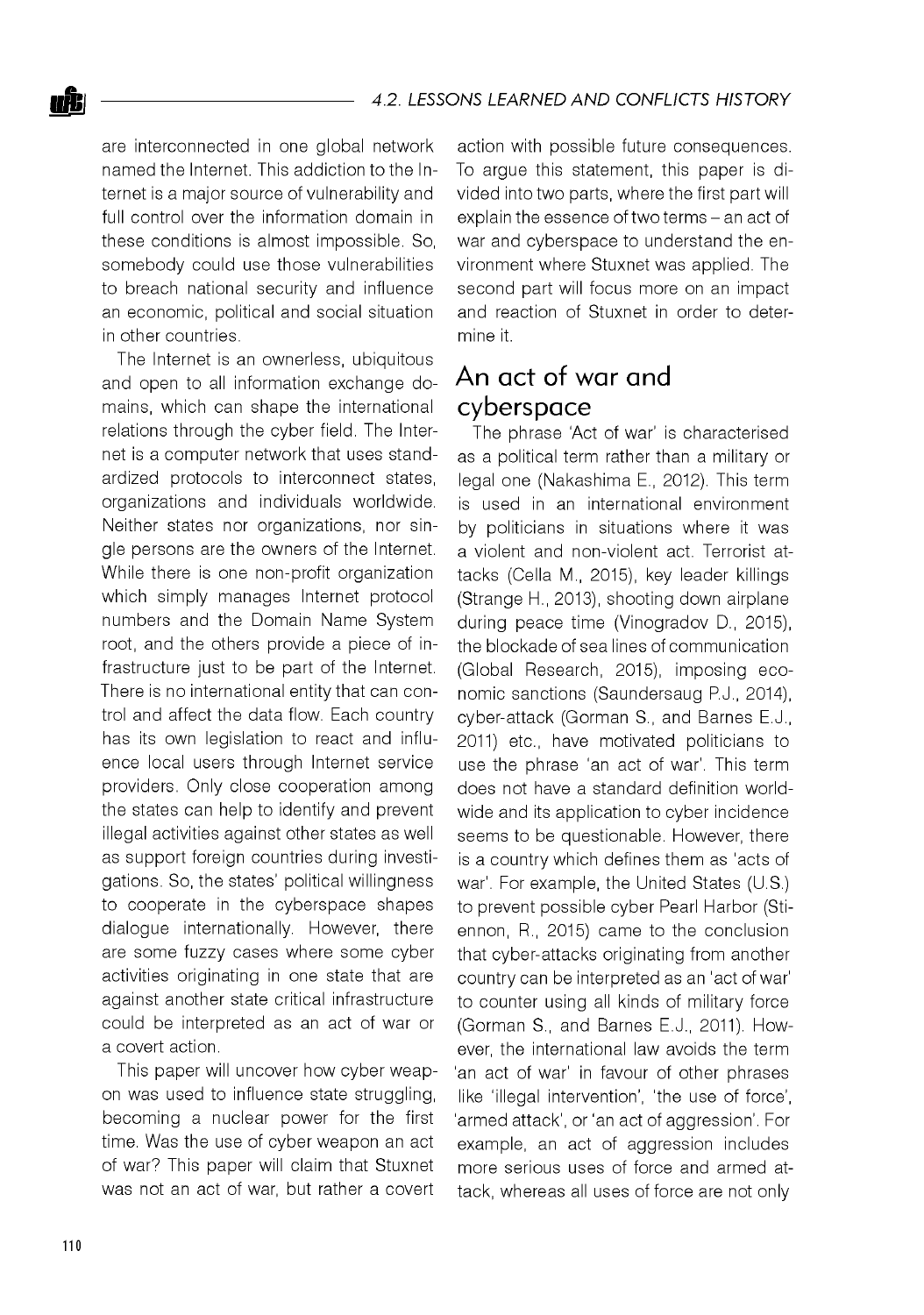armed attacks, but could also be illegal interventions (Fidler D.P, 2011). Despite those definitions, legal experts Charles Dunlap, a retired Air Force Major General and professor at Duke University law school, or retired Gen. James Cartwright, former vice chairman of the Joint Chiefs of Staff argue that only the president and Congress in the U.S. could decide that the social or financial impairment is sufficient to consider a cyber-attack as an act of war (Nakashima E., 2011). So, the use of this term depends on the leaders of the targeted country, who would decide whether or not to respond with military force to cyber-attacks. As a result, the phrase 'an act of war' becomes more political. If it is so, then what could be the trigger for politicians in cyberspace to respond militarily? For this reason, it is important to understand cyberspace.

Cyberspace, like the term 'act of war' has no single internationally recognised definition. Cyberspace is a revolutionary human-made, ubiquitous, networked, and virtual environment which seems to be driven by swift electronic communication and progress in information technology. This is a possible way of explaining cyberspace in own words. In spite of this innovative sketch, the overall definitions of cyberspace are disputable (Ottis and Lorents, 2010). Therefore, trying to find an exact, perfectly expressed definition of cyberspace seems to be impossible. It is therefore more prudent to stick to one definition and to analyse step-by-step what these separate components are.

Firstly, it is important to examine some historical background of wording, which could be the main milestone of further definitions. The term cyber appears to be the Greek word *kybernetes,* which means steersman or the governor. So, in 1948, to appreciate the Maxwell control loop feedback mechanism, the famous math-

ematician and philosopher Wiener (1985) introduced the first application of cyber as 'cybernetic - the entire field of control and communication theory, whether in the machine or in the animal'. In the initial stages of technology development, the term cyber relates originally to data processing and intercommunication activities or it can be called the 'Wiener component' of cyberspace definition. However, in later years, a word cyber was used so to emphasize another environment in networks and computers rather than physical appearance.

Secondly, a prefix cyber is basically exploited as the part of a composite word, then it is used as a single term. A compound word, for instance cyberspace could be considered in order to obtain a metaphysical or meaningful definition. Without knowing about computers and the Internet, a speculative fiction novelist and essayist Gibson (1984) in his novel *Neuromancer* introduced for first time the word cyberspace as 'a consensual hallucination' on the computerized network. That means its appearance provides any kind of physical medium. This could lead to the feeling of outside of physical reality, which is more related to 'Gibson's component' of cyberspace definition. Seamlessly using the advantages of new technologies, human beings tend to believe in the existence of such an environment. This stimulates the search for a comprehensive and coherent definition, where actors are the key element to interact in this environment.

The lack of security in cyberspace offers an opportunity for a wide range of actors like in social -physical space, where persons have various reasons and capabilities to challenge law enforcement. Originally, unauthorized actors in cyberspace were cyber criminals, whose strong intent was to gain financial benefits; blackmailers, who used evidence to intimate key leaders,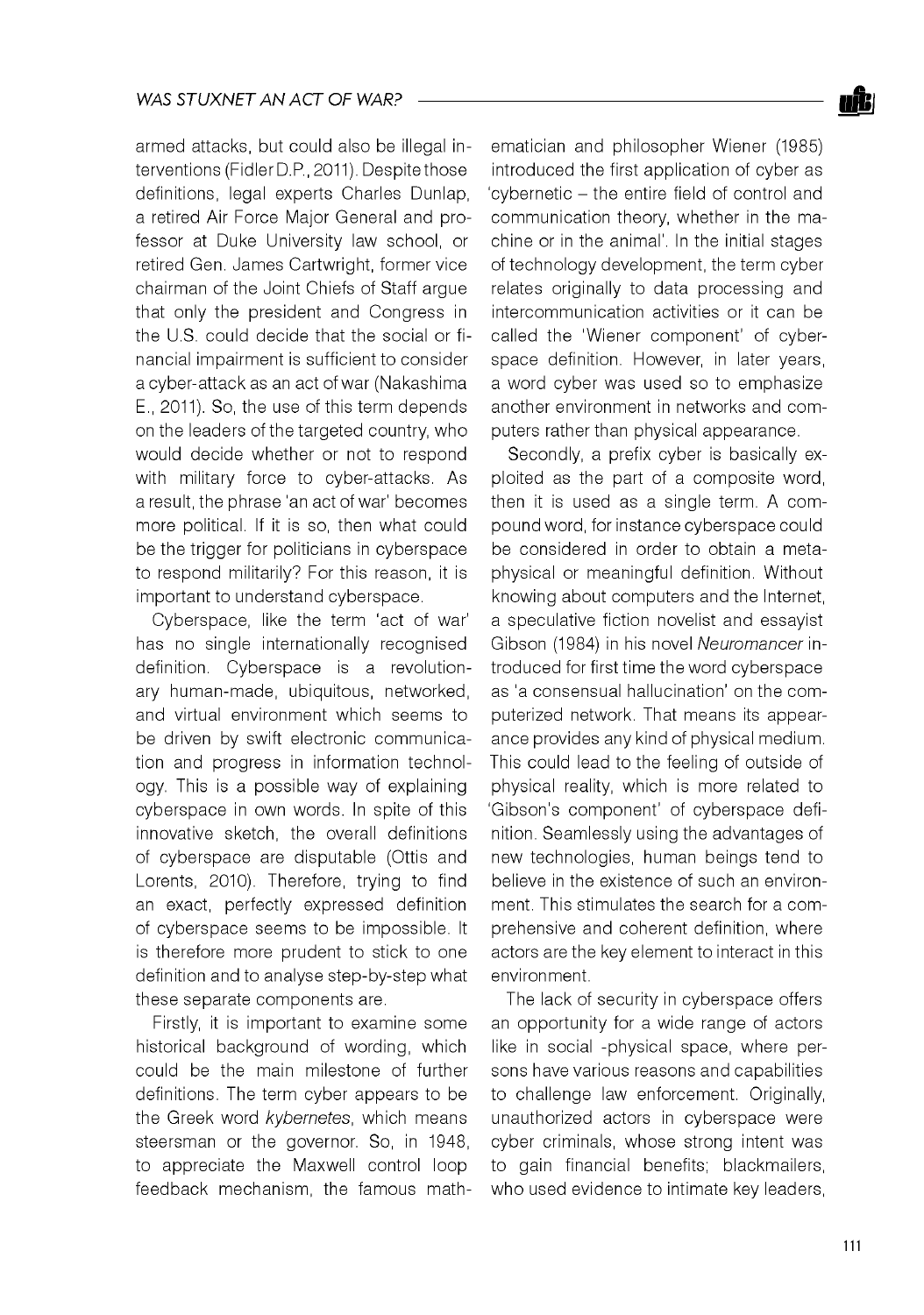or simply hackers, who wanted to prove their brain potential. Moreover, the national government and non-government actors like private institutions, crime and extremist groups, subsidised agents are capable of demonstrating cyber attacks in a more sophisticated way. In the targeted states, those groups of attackers might undermine the financial system, and disrupt the critical infrastructures (Omand, 2013). The actors are divided into two main groups as insiders and outsiders.

Insiders are most harmful to an organization they work for. Insiders are trusted parties such as current and former employees, service providers, and business partners, who have knowledge of the insides and security measures of an organization and access to organization network or even sensitive information. Two examples of insiders who caused serious damage to government organizations are a former soldier of the U.S., Bradley Edward Manning and former Central Intelligence Agency employee Edward Joseph Snowden. Manning was convicted after disclosing sensitive military and diplomatic documents to WikiLeaks, which he, as an intelligence analyst, elicited from classified databases. The second famous insider, Snowden, was able to copy information from the U.S. National Security Agency (NSA) and after then publicly released the sensitive information about numerous global surveillance programs. Both cases carried out by insiders have weakened the national security of the country and relations with various international partners (Sovereign Intelligence, 2014).

Outsiders are a defined group of attackers, who are possible to split into three main groups such as individuals, non-government organizations and government organizations (Geest, 2015).

Individuals as potential cyber attackers could be divided into three main subgroups: amateurs, hackers and hacktivists. Amateurs or beginners can easily learn the first steps for hacking on the internet by doing a certain category of attacks. However, hackers are more capable of threatening any computerized system. This preconception is not always the true description of hackers due to their different attitudes. Hackers are noticeably divided into white (blue), grey and black hat hackers (Kovacs, N., 2015). White and grey hat hackers break the security for testing vulnerabilities to improve computerizes systems. The only difference is that grey hat hackers target the system without the owner's authorization or awareness. They inform the system administrator about the discoveries and sometimes ask for a fee to resolve security problems. Although this attitude of hackers appears to be ethical, the unauthorized access is illegal. A black hat hacker is cybercriminal, who uses his abilities only for malicious or unlawful purposes to gain financial profit (Graves, K., 2010).

Non-government cyber organizations are mostly cybercriminal and ideological groups like anonymous cyber protesters. A hacktivist or anonymous cyber protester is predominantly driven by a political reason rather than financial benefits. They are able to build virtual groups, which conduct an amount of cyberattacks to fight the state powers and large industries when they step over the "red" line. In 2014, before the release of the comedy *The Interview* on the fictional assassination of North Korea's leader, an allegedly hacktivist group attacked Sony Pictures Entertainment leaking company's classified information. The U.S. government, however, suspects that North Korea government sponsored the hacker group and is behind these attacks and as a consequence, this issue escalated into a diplomatic crisis between two countries (Grisham, L., 2015). So, those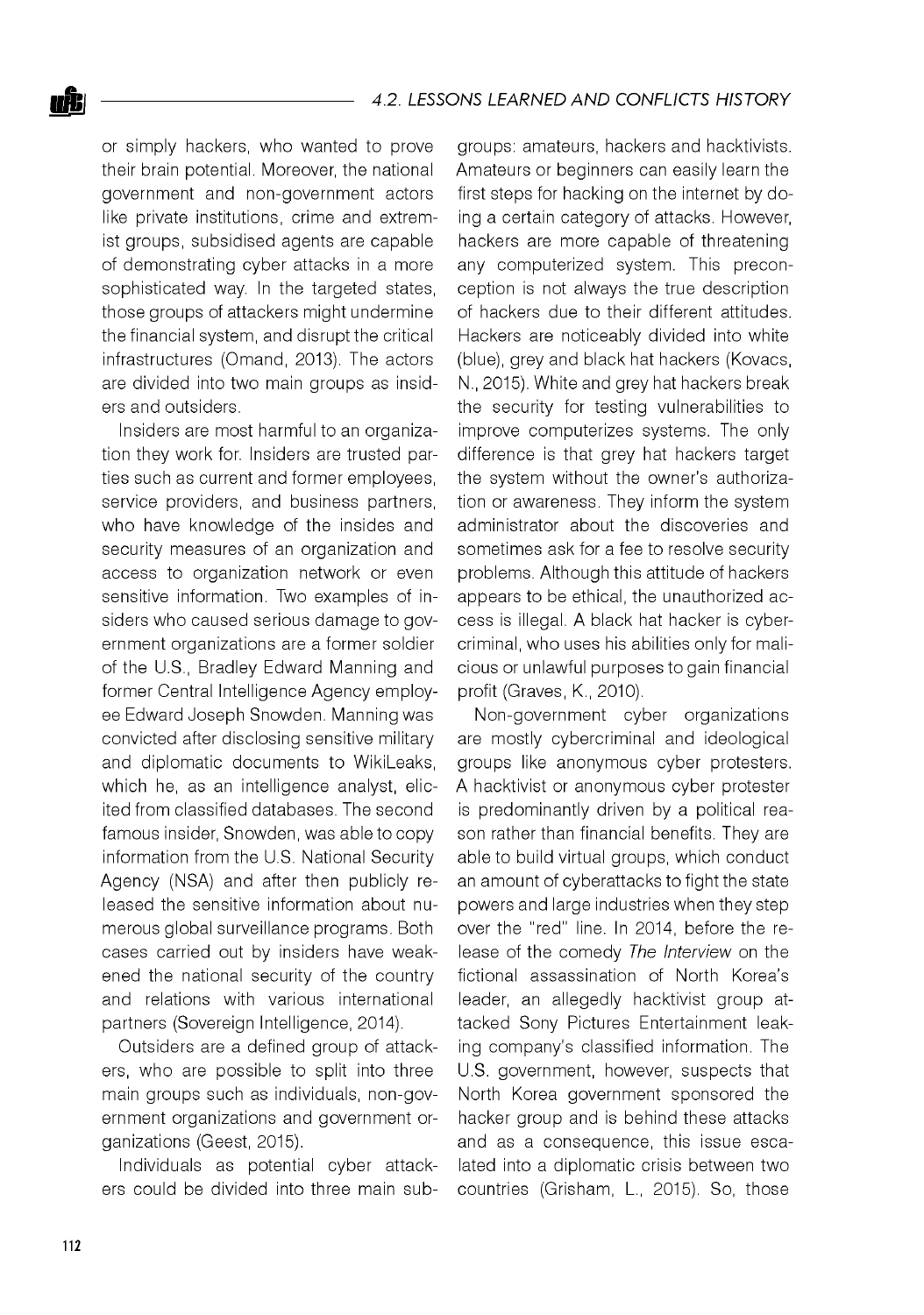cyber incidences possibly by hacktivists were able to raise public attention and diplomatic consequence without gaining any financial benefit. However, organized criminal groups make profits and disappear before law enforcement identifies them (Broadhurst, R., etc., 2014). Global cybercriminal organizations exist and have structures similar to the Mafia (Peachey, P., 2014), some of them are protected by weak and corrupted governments (Rifkind, J., 2011). Criminal organizations make profits by buying and selling stolen individual's bank credit cards information and company's intellectual properties. Conversely, ideological groups have more extensive goals, which occasionally are politically motivated and supported by government organizations to keep within an international law (Garcia E.C., 2010).

Government organizations or nationstates have largest capabilities and they can target a wide array of institutions and individuals from private and government research and development institutions to defence, finance and public sector organizations. Government-organized attacks could range from the dissemination of propaganda to intelligence gathering to multiform operations on critical infrastructures, for example Russian online "troll" (Iasiello, E., 2015), 'Titan Rain' operation, and 'Olympic Games' Operation (Stiennon, R., 2015. p. 125).

The main effort of cyber attacks is to gain economic benefits rather than political or military dominance. Organized cyber attacks actively disrupt the information and communication systems of the financial institutions, and cause serious reputation and economic damage. Reputation damage is more related to the company, trust and ability to safeguard costumers' and own money. In order to reduce probable direct financial loss and to recover expenditures

from cyber attacks, companies and governmental institutions need to provide the additional cost of securing networks. Global cyber activities profit yearly up to US\$1 trillion, which are comparatively more than global drug trafficking and piracy together (McAfee, 2013). That means overall cyber activities focus more on a finance sector rather than on overcoming the security systems of the well protected governmental information and communication system. The illegal money is very attractive for people and government services cannot offer big enough salary to discourage skilled hackers to be out of illegal sector. This requires respective resources and an organized structure, which is capable of producing sophisticated cyber tools to penetrate the well protected system or even standalone systems.

Cyber attacks are a major influence tool during or before major political and military conflicts. Traditional dominant cyber actors in the international arena are the USA, Russia and China, all of which have huge capabilities and resources to support cyber offensive operations (Lewis J., 2013). For example, Russia dominates the neighbouring countries in the cyber space. In 2007 the Estonian government decided to relocate the Soviet time memorial from the centre of a capital city to a military cemetery. Putin's supported regime shamed Estonians and reacted to the relocation with the cyber power. Estonia suffered widespread politically motivated cyber attacks that were first brute-force denial of service attacks from Russia. This cyber incident lasted several days and paralyzed the information domain of Estonia, an electronic banking system and affected the daily life of Estonian citizens (Traynor I., 2007). However, this cyber attack was not declared as an act of war. So, in 2007 Estonia did not use NATO Article 5. However, during Georgia War in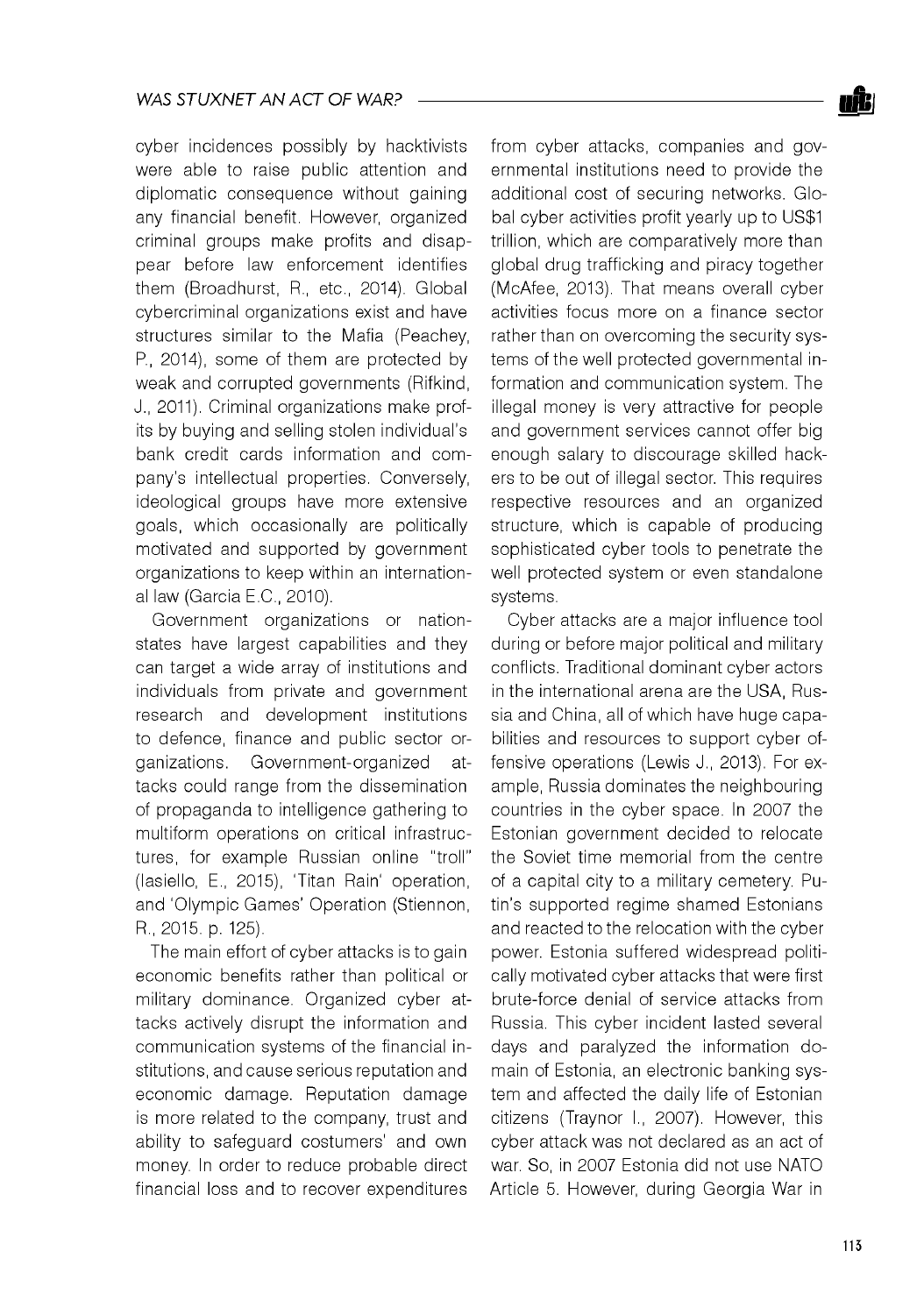2008 and Ukraine crisis in 2013 real Russian tactics was disclosed, and cyber tools were used in tandem with a conventional military campaign. In the Georgia War the Russian state hired companies like Rostelecom and Comstar and volunteer cyber warriors were blocking the internet traffic in Georgia. Moreover, in 2014 attackers from Russia targeted a computerized election system in Ukraine to disrupt presidential election results from around the country. Before this cyber-attack the government officials and security units of Ukrainian battling pro-Russian rebels were targeted to cripple intelligence-gathering and decisionmaking (Coker M., and Sonne P., 2015). In those cases there was no evidence that Russia as a state was certainly behind the attacks (Kirchner S., 2009). These facts indicate that government sponsored them and covert cyber attack tend to be more sophisticate and capable of achieving political and military goals. Despite this fact, another political engagement seems to be used during the 'Olympic Games' Operation.

## The Stuxnet worm

The 'Olympic Games' Operation was a secret campaign under which Stuxnet worm was formed (Stiennon, R., 2015). Some provided thoughts that Stuxnet could be a starting point in a new era of cyber war. Some higher education institutions claim that a cyber war is the highest level of cyber conflict between or among states in which actors acting on behalf of a governmental body carry out cyber attacks as part of military operations (Godwin J.B., et al 2014). Based on the empirical definition, war is possible between states if the conflict involves at least 1,000 battlerelated deaths per year (Harrison L., et al 2015). Rid convincingly argued that Stuxnet was not connected to a conventional

military operation and did not kill any military person (Rid T., 2013). Some argued that Stuxnet was the first demonstration of a cyber offensive capability which is able to carry out physical destruction of strategic targets in military style (Broad W.J., et al 2011). Fidler was also not certain to define the Stuxnet release as an act of war (Fidler, D.P., 2011). Former head of the NSA1 and CIA2 director, retired general Hayden fully rejected a view that Stuxnet was an act of war (CBSNews., 2012). However, it is clear that the Olympic Game Operation is still officially not acknowledged military campaign. For that reason, there are so many denials, many rumours and uncertainty around Stuxnet. To prove Hayden and reject Fidler argument, it is necessary to understand what Stuxnet and its impact on target was, and what reactions to this cyber incident were.

The goal of Stuxnet was to destroy or significantly delay Iran's potential nuclear weapon production capability. The main focus was a Natanz uranium enrichment plant where there were thousands of centrifuges used to enrich the uranium gas. The worm was able to shut down and cause damage to 984 centrifuges that spin uranium gas material (Albright D., et al 2010). After this attack Iran ceased work at its nuclear facilities without explanation to international community (Katz Y., 2010). It is unclear that the worm was the reason to do so.

Stuxnet has more technical sophistication and precisely targeted malware than a normal computer worm. A worm is a code which is capable of running without host program, self-reproducing and spreading

 $\frac{1}{1}$  National Security Agency - an intelligence organization of the United States government, responsible for global monitoring, collection, and processing of information and data for foreign intelligence.

Central Intelligence Agency - a civilian foreign intelligence service of the U.S. Government, dealing with gathering, processing and analysing national security information from around the world, primarily through the use of human intelligence.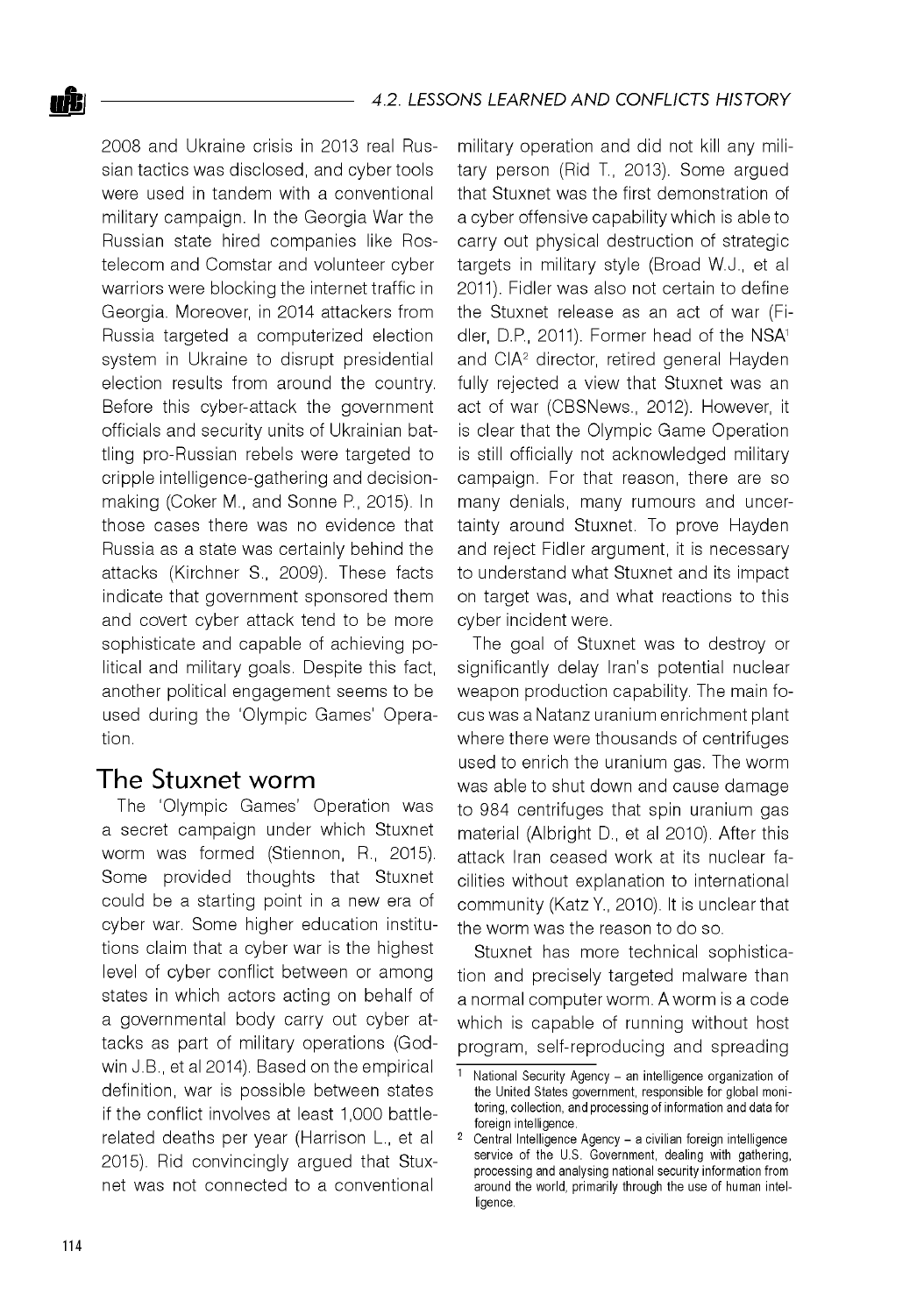to other computer systems through downloaded files or network. The worm can spread using one or more methods like email, instant messaging and file-sharing programs, social networking sites, network shares, removable drives with Autorun enabled, and software vulnerabilities (Microsoft, 2015). In 2010 Stuxnet was discovered in the databanks of critical infrastructures like power plants, traffic control systems, and different factories around the world (Keizer G., 2010), but Iran was the most targeted country with about 60% of all infection (Halliday J., 2010). Stuxnet was able to manipulate the speed of centrifuges and damage the uranium enrichment process. At the same time this worm was changing Siemens SCADA<sup>3</sup> control software parameters in such way that system's indicators show normal working condition (Langner R., 2013). Unlike most worms. Stuxnet does not use the usual forged digital certificates that help to intrude into computer systems. It actually used real stolen Realtek Semiconductor and JMicron Technology Corporations, global microchip producers in Taiwan, digital certificates which allow intruders to sign fake software drivers for Windows operating systems (Zetter K., 2011). Stuxnet exploited security holes in the systems. Those gaps that system creators are unaware of are known as zero-day vulnerabilities. The details of zero-day vulnerabilities are extremely valuable and can be sold on the black market for five to several hundred thousand U.S. dollars each (Zetter K., 2014). The most successful malwares use them and Stuxnet was not exceptional. Actually, Stuxnet used 20 zero-day vulnerabilities (Rapoza K., 2012) to penetrate a computer system. When accessing the system, this worm does not always activate. In Stuxnet codes specific Siemens settings of programmable logic controllers

(PLC) were defined that control and monitor the speed of the centrifuges (McMillan R., 2010). It was searching for this specific target and without that target, the worm remains hidden (McMillan R., 2010).

It is unclear if Stuxnet was effective to reach political goals, but it was the motivation for Iran to develop cyber capabilities. Iran increased its cyberwarfare capabilities with different organizations like the High Council of Cyberspace, Cyber Defence Command, loyal, high skilled hacker group named Iranian Cyber Army, which has links with the Revolutionary Guard and the Asiana hacker forum (Wheeler A., 2013). The Iranian Cyber Army was behind a wave of cyberattacks on the U.S. banking systems, and they hacked into Israeli computers to steal information from government officials (Baker J.W., 2015.). So the Iranians seem to have or try to find evidence which countries were involved to build and release Stuxnet.

Only a state or group of states seems to be willing and able to build and use such cyber weapon like Stuxnet. The major issue for the United Nations (UN) was to prevent Iran from getting the nuclear bomb. In 2006 the UN Security Council's (UNSC) five permanent members; namely China, France, Russia, the United Kingdom (UK), and the USA; plus Germany struggled with diplomatic efforts to stop the Iranian nuclear program without success (Küntzel M., 2015). Moreover, in 2008 UNSC adopted new Resolution 1803 to enforce all steps from the previous resolution. In 2009 the USA started shaping world community attention against Iran, and Israel threatened with possible nuclear action (Lyons K., 2015). It was unclear if a U.S. conventional attack would stop the Iranian nuclear program. Beside that it could induce Middle East in another war and the Americans would not be ready for uninterrupted military actions and possible growing oil price (Blas

 $\overline{3}$  Supervisory Control And Data Acquisition.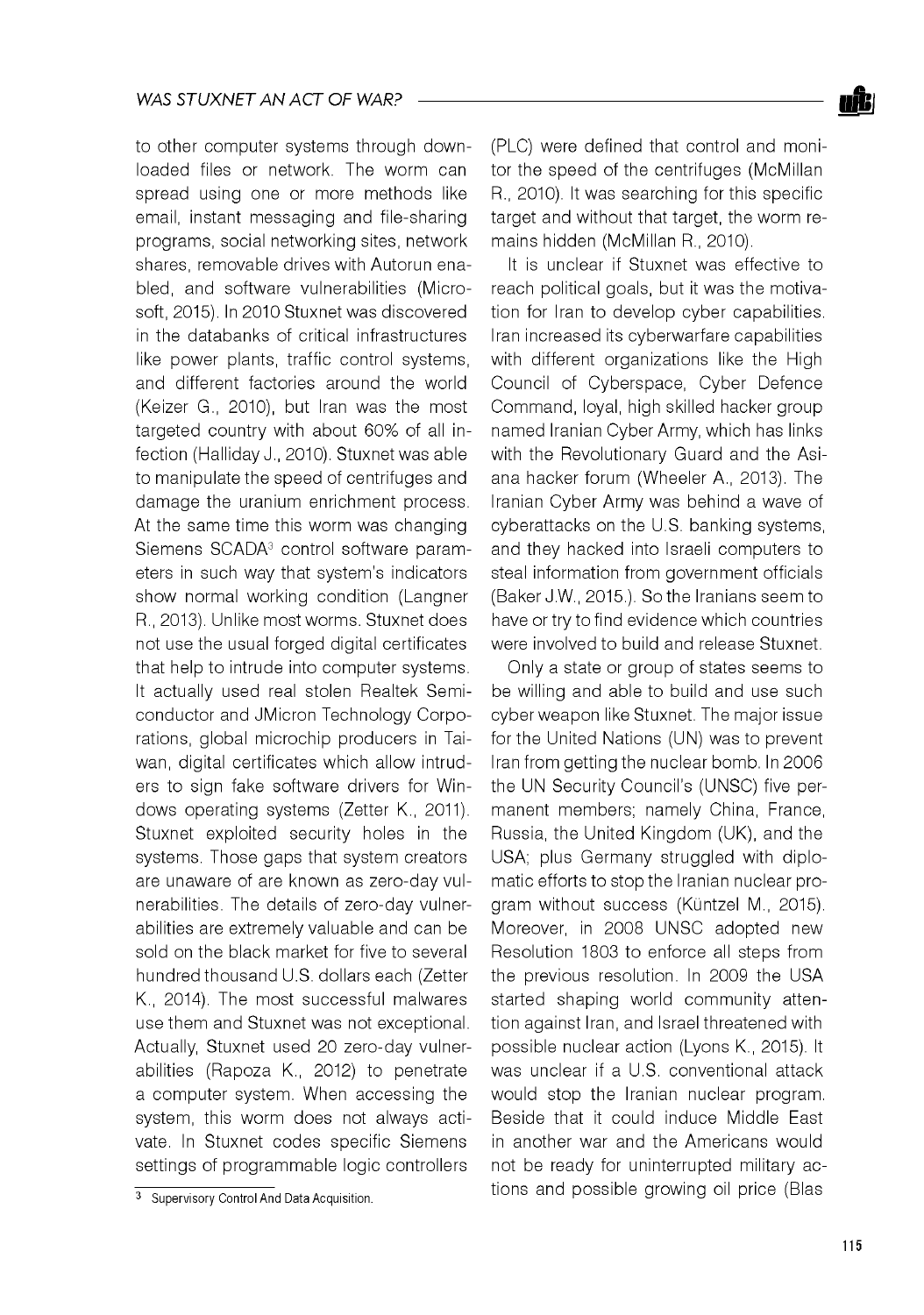J., 2012). It appears that the USA and Israel were searching for desired outcome with minimal effort and maximum gains. There is no sufficient and conclusive evidence beyond rumours which country could have the potential to develop such cyber weapon and be willing to attack Iran in 2010. However, only an economically developed country could afford at least 400\$ million to develop the Stuxnet worm (Langner R., 2010), because according to the previous argument, individuals or organized criminals are more interested in gaining money rather than in spending it. Due to this fact, some argue that the USA was involved in the testing and development of expensive cyber weapons. Others believe that Israel is responsible for the attack, because the worm code has the biblical reference (Timmerman K., 2010). Iran's officials accused Siemens Mobile Company, whose software was used to prepare the ground for the Stuxnet worm (The Telegraph 2011). There is some evidence, but not a real investigation and lack of state cooperation to find out who was behind Stuxnet. If there is no clear proof about the involvement of a state and conventional military troops, there is no reason for defining Stuxnet as an act of war.

Stuxnet does not have a warlike nature to influence a political and military condition of another state. According to Clausewitzian's concept of war as a continuation of politics by other means, Rid argued that any act of war related to cyber incidents has to be lethal, has to have clear means and ends, and has to be politically motivated or the state should be behind them (Rid T., 2013). The Stuxnet worm had clear means and ends to significantly affect the Iranian nuclear program. Moreover, anonymous sources indicated that at least two states were involved in launching the operation. Despite those facts, Stuxnet did

not result in any battle deaths of military personnel. Although it seems to be a new form of war, which skips the battlefield, by definition any war should be violent. That means this cyber attack has not warlike nature, but it could be a kind of a hidden action performed by a state to influence the opponent state.

The Stuxnet worm is most likely a covert action supported by the U.S. Government. Mr. Sanger's book was published in 2012 and it brought a fast request from an American Republican party to investigate by the FBI the leaks of information about a U.S. covert cyber operation to shut down Iran's nuclear enrichment facilities with a computer worm named Stuxnet (Scarborough R., 2013). According to Mr. Sanger information "*Should we shut this thing down?" Mr. Obama asked, according to members of the president's national security team who were in the room"* it seems to be secretly ordered by the U.S. president to use Stuxnet in order to delay the Iranian nuclear program. Based on the domestic legal framework, the president has two possibilities to authorize a cyber attack against another state. So, the Olympic Game operation should rely on military or intelligence legal authority. Under the military domain, it could be difficult to carry out cyber attacks without triggering solid diplomatic and security problems for the USA, but the intelligence domain has more flexibility to maintain hidden cyber attacks (Brecher A.P., 2012). According to National Security Act Sec. 503 (e), the U.S. Intelligence community has the possibility to clandestinely prepare personnel who is not uniformed military personnel to attack an enemy. The U.S. policymaker defined this activity as a covert action *"to influence political, economic, or military conditions abroad, where it is intended that the role of the United States Government will not be apparent or acknowledged publicly"*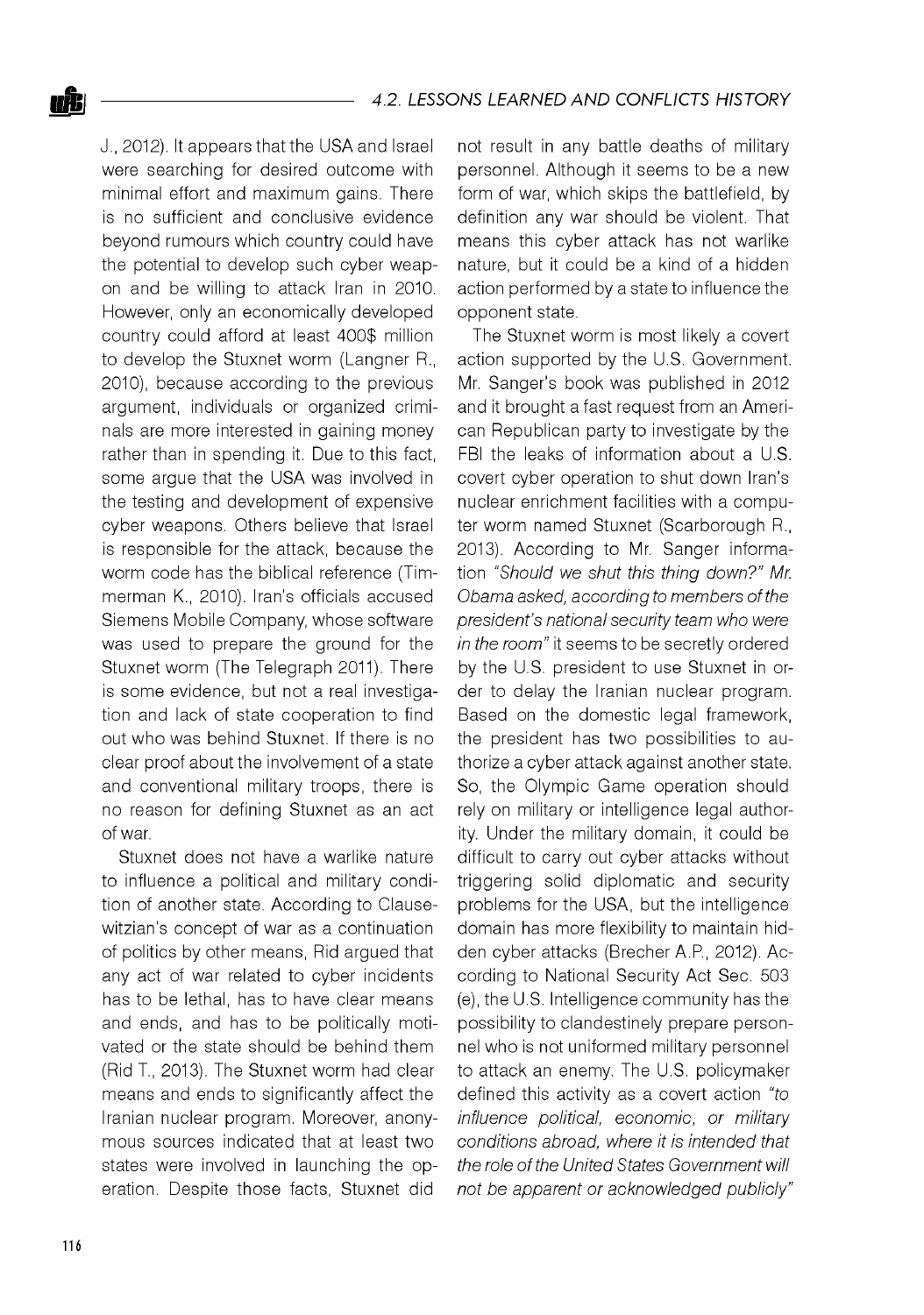(Peritz A.J., Rosenbach E., 2009). Moreover, during an interview about Stuxnet, the former head of the National Security and CIA director Michael Hayden said that this cyber attack was not a warlike activity because the opposite site did not respond as if it was an act of war. He is sure that this cyber incident was a thing between peace and war, so called a covert action (CB-SNews, 2012). Thus, it could be the reason why there are only rumours and no investigation to find out which country is behind the Stuxnet worm.

## Conclusion

To conclude the findings of this essay, the phrase 'an act of war' is political rather than a legal term because the international law uses different terms and a country which defined it needs to have its political leadership decision to respond with military force to the attacks in cyberspace. Cyberspace is a complex and dynamic environment which is characterised by two components - physical (Wiener) and non-physical (Gibson), where actors are the part of the physical element. The lack of security in cyberspace offers an opportunity for a wide range of actors who have various reasons and capabilities to challenge law enforcement. The predominance of cyber attacks effort seeks to gain economic benefits. To penetrate the well protected system or even standalone systems, cyber attackers take advantage of the vulnerabilities of information systems and personal information. Therefore, social media is one of the sources where a cyber actor like governmental organizations can use to collate information, and use it in future to break security walls of the system targeting an opponent and, for example, its critical infrastructure. Cyber attacks possibly by the Russian regime against opponent's critical infrastructure are a major influence tool during or before major diplomatic and political trouble or even military conflicts. Russia as a state did not reveal their involvement in those attacks. Due to the complexity of cyberspace and lack of willingness and cooperation to investigate the cyber incident, it is not easy to prove that a state actor was behind the cyber attack.

The Olympic Games Operation under which the Stuxnet worm was possibly formed seems to be another good example of a state sponsoring a secret campaign in the cyberspace. Stuxnet opened a new era of cyber reality by showing a more technically sophisticated and precise approach to destroy or significantly delay Iran's potential nuclear weapon production capability. Since 2006 only some UNSC permanent members like China, France, the United Kingdom (UK), and the USA have been struggling with diplomatic efforts to stop the Iranian nuclear program without success. Therefore, there are many rumours that the USA was involved in the testing and development of expensive first cyber weapon like Stuxnet. Due to lack of clear evidence about the involvement of a state and conventional military troops, there is no reason for defining Stuxnet as an act of war. Beside that Stuxnet does not have a warlike nature because of no battle deaths of military personnel and no willingness of the targeted state to respond. To summarise, the Stuxnet worm is most likely a covert action supported by the state which has offensive cyber capabilities to maintain such an expensive campaign to prevent a possible conventional military attack. Nevertheless, Iranians seem to try to find evidence which countries were behind Stuxnet and seek to retaliate.

Cyber environment is a unique opportunity for cyber powers to shape international relations. Stuxnet has shown a new cyber reality which warned about an impending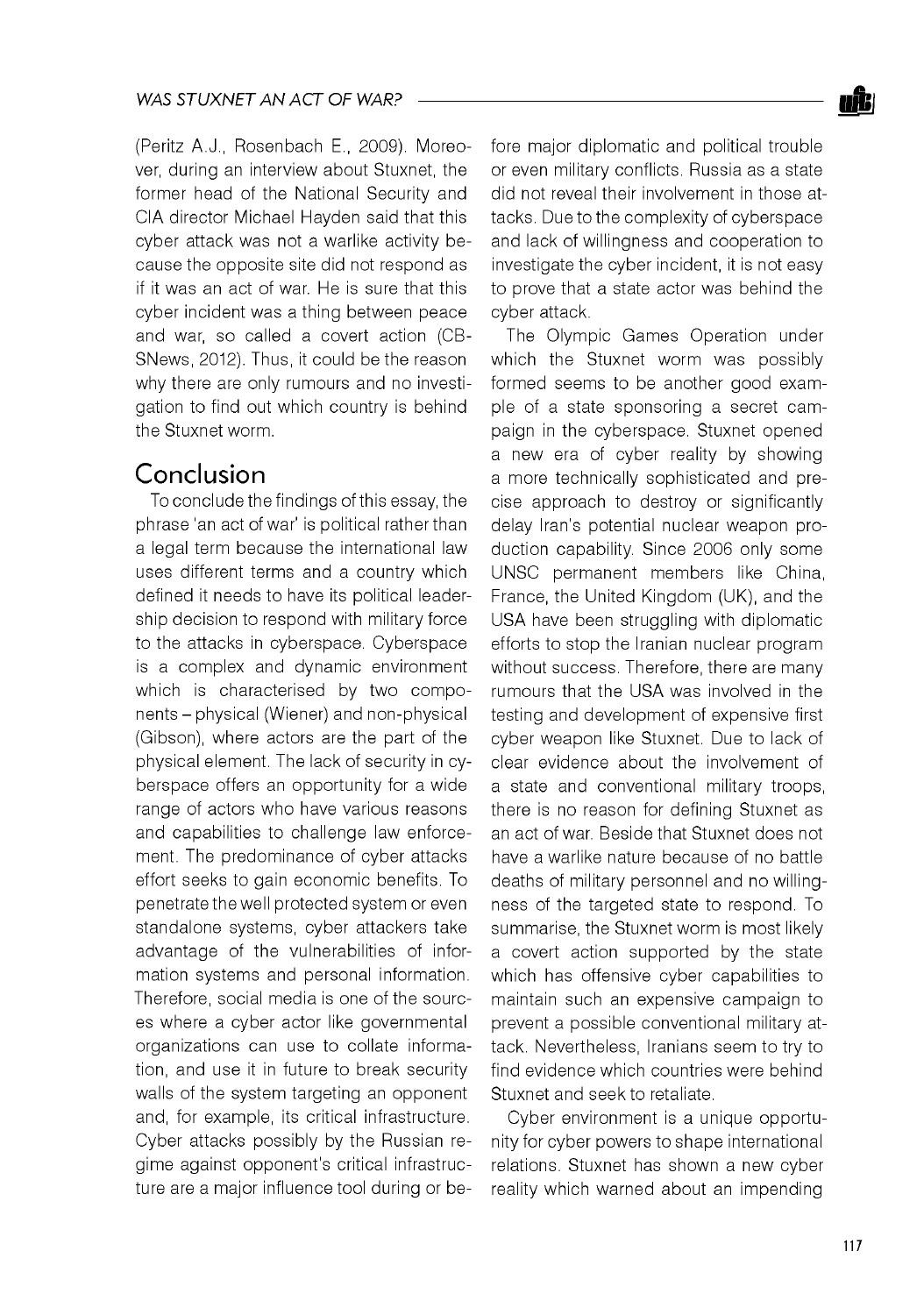'cyber Pearl Harbor'. Therefore, based on those findings in this paper, future political leaders should be aware of the potential of cyber powers, but military leaders should be ready to operate in the complex and fragile information environment in the similar way as it is required in other domains.

#### References

- Albright D., Brannan P., and Walrond C., 2010, Did Stuxnet Take Out 1,000 Centrifuges at the Natanz Enrichment Plant? Preliminary Assessment (online) Available at <http://isis-online.org/isis-reports/> detail/did-stuxnet-take-out-1000-centrifuges-at-the-natanz-enrichment-plant/ (accessed 07.02.2016).
- Baker J.W., 2015, Iran: The Cyber Nation - Timeline of Every Hack. (online) Available at [http://xpatnation.com/iran-the](http://xpatnation.com/iran-the-)cyber-nation-timeline-of-every-hack/#. y77h98T7y (accessed 10.02.2016).
- Blas J., 2012, The oil price reaction to an Iranian strike. (online) Available at [http://www.ft.com/intl/cms/s/0/e977f55c](http://www.ft.com/intl/cms/s/0/e977f55c-)f780-11e1-ba54-00144feabdc0.html#ax zz41DLBucjD (accessed 12.02.2016).
- BNN, 2014, SP: Kremlin-financed internet trolls operate in Latvia (online) Available at [http://bnn-news.com/sp-krem](http://bnn-news.com/sp-krem-)lin-financed-internet-trolls-operate-latvia-122404 (accessed 25.11.2015).
- Brecher A.P., 2012, Cyberattacks and the Covert Action Statute: Toward a Domestic Legal Framework for Offensive Cyberoperations. (online) Available at [http://re](http://re-)pository.law.umich.edu/cgi/viewcontent. cgi?article=1081&context=mlr (accesse d 01.03.2016).
- Broad W.J., Markoff J., and Sanger D.E., 2011, Israeli Test on Worm Called Crucial in Iran Nuclear Delay.
- Broadhurst, R., etc., 2014, Organizations and Cyber crime: An Analysis of the Nature of Groups engaged in Cyber Crime. (online) Available at [http://www.cybercrimejournal.](http://www.cybercrimejournal) com/broadhurstetalijcc2014vol8issue1. pdf (accessed 08.11.2015).
- CBSNews, 2012, Gen. Hayden: Stuxnet virus "Not an act of war". (online) Available<br>at on the Wwww chanews com/news/gen[http://www.cbsnews.com/news/gen](http://www.cbsnews.com/news/gen-)hayden-stuxnet-virus-not-an-act-of-war/ (accessed 04.02.2016).
- Cella M., 2015, Paris Attacks Called 'Act of War' (online) Available at [http://www.](http://www) usnews.com/news/articles/2015/11/14/ paris-terror-attacks-by-isis-called-act-ofwar (accessed 11.01.2016).
- Coker M., and Sonne P, 2015, Ukraine: Cyberwar's Hottest Front. (online) Available at [http://www.wsj.com/articles/ukraine](http://www.wsj.com/articles/ukraine-)cyberwars-hottest-front-1447121671 (accessed 25.11.2015).
- Fidler, D.P., 2011, Was Stuxnet an Act of War? Decoding a Cyberattack (online) Available at <http://ieeexplore.ieee.org/> xpl/login.jsp?tp=&arnum ber=5968088 &url = http%3A%2F%2Fieeexplore.ieee. org%2Fxpls%2Fabs\_all.jsp%3Farnumber %3D5968088 (accessed 02.02.2016).
- FromDev, 2014, 100+ Free Hacking Tools To Become Powerful Hacker, (online) Available http://www.fromdev.com/2014/09/ free-hacking-tools-hacker.html (accessed 06.11.2015).
- Garcia E.C., 2010, Regulating Nation-State Cyber Attacks in Counterterrorism Operations. (online) Available at [https://www.](https://www) hsdl.org/?view &did = 10513 (accessed 08.11.2015).
- Geest, D.S., 2015, Cybersecurity and the dividing nature of global competing ideologies. (online) Available at [http://www.](http://www) hscentre.org/global-governance/cybersecurity-dividing-nature-global-competing-ideologies/ (accessed 06.11.2015).
- Gibson, W., 1984, Neuromancer. New York: Berkley Publishing Group.
- Global Research, 2015, Turkey's Blockade of Russian Naval Vessels' Access to the Mediterranean, Russia's Black Sea Fleet Completely Cut Off. (online) Available at http://www.qlobalresearch.ca/turkeysblockade-of-russian-naval-vessels-ac cess-to-the-mediterranean-russias-blacksea-fleet-completely-cut-off/5492688 (accessed 13.02.2016).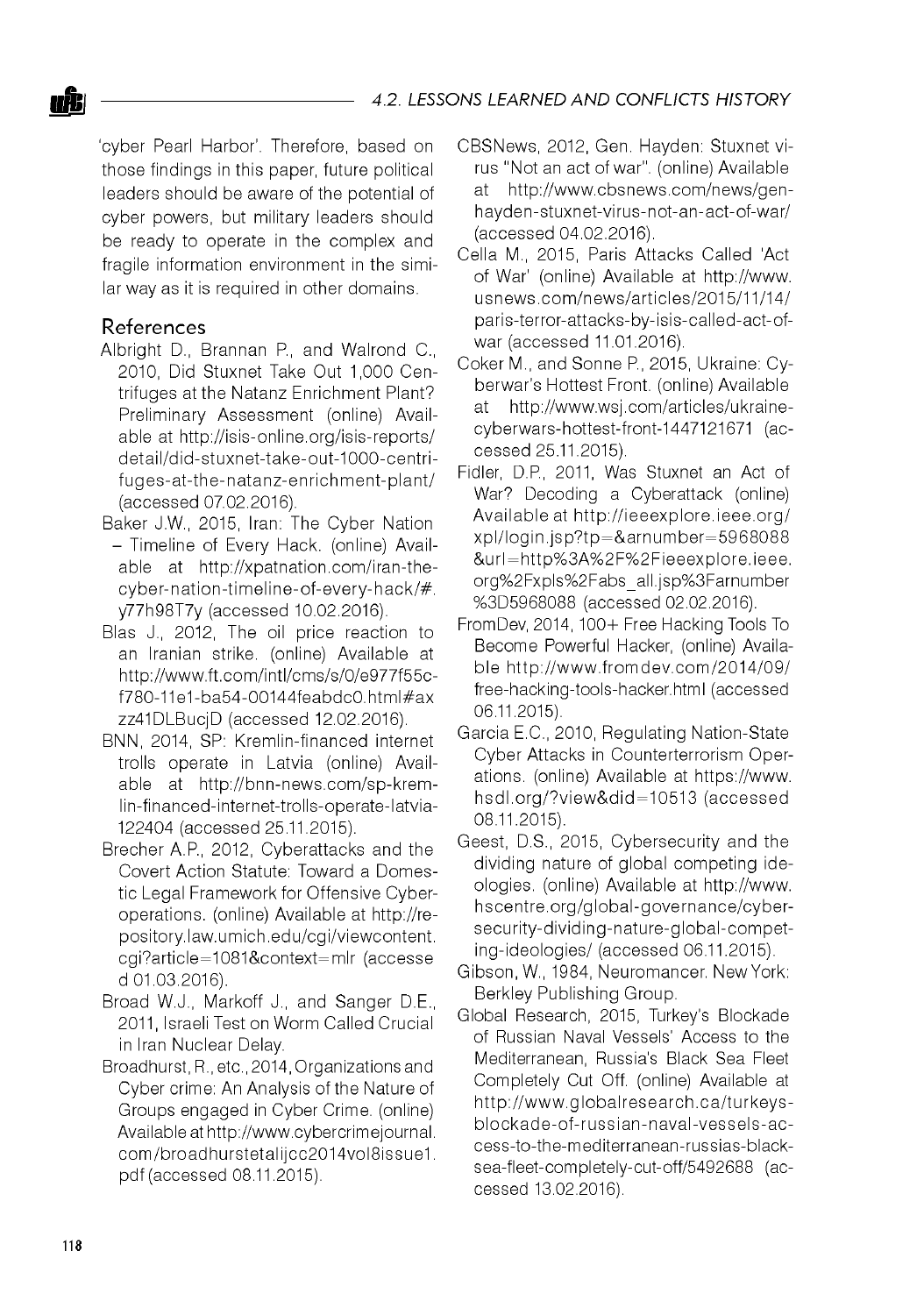- Godwin J.B., Kulpin A., Rauscher K.F. and Yaschenko V., 2014, The Russia-U.S. Bilateral on Cybersecurity - Critical Terminology Foundations, Issue 2. EastWest Institute and the Information Security Institute of Moscow State University.
- Goodin D., Puzzle box: The quest to crack the world's most mysterious malware warhead (online) Available at [http://ar](http://ar-)stechnica.com/security/2013/03/theworlds-most-mysterious-potentiallydestructive-malware-is-not-stuxnet/ (accessed 06.02.2016).
- Gorman S., and Barnes E.J., 2011, Cyber Combat: Act of War, [http://www.wsj.](http://www.wsj) com /articles/SB100014240527023045 63104576355623135782718 (accessed 13.02.2016).
- Graves, K., 2010, Certified Ethical Hacker study guide. (online) Available at http:// ir.nm u.org.ua/bitstream /handle/12345 6789/133057/768e0fbfd4fe2971f189ae cf8c038201 .pdf?sequence=1 (accessed 07.11.2015).
- Grisham, L., 2015, Timeline: North Korea and the Sony Pictures hack. (online) Available at <http://www.usatoday.com/> story/news/nation-now/2014/12/18/ sony-hack-timeline-interview-north-korea/20601645/ (accessed 07.11.2015).
- Halliday J., 2010, Stuxnet worm is the 'work of a national government agency' (online) Available at <http://www.theguardian.com/> technology/2010/sep/24/stuxnet-worm national-agency (accessed 05.02.2016).
- Harrison L., Little A., and Lock E., 2015., Politics: The Key Concepts London: Routledge.
- Iasiello, E., 2015, Russia's Propaganda Trolls Make an Impact in Cyberspace. (online) Available at [http://darkmatters.](http://darkmatters) norsecorp.com/2015/08/27/russiaspropaganda-trolls-make-an-impact-incyberspace/ (accessed 09.11.2015).
- Katz Y., 2010, Stuxnet may have destroyed 1,000 centrifuges at Natanz. (online) Available at [http://www.jpost.com/De](http://www.jpost.com/De-)fense/Stuxnet-may-have-destroyed-

1000-centrifuges-at-Natanz (accessed 07.02.2016).

- Keizer G., 2010, Why did Stuxnet worm spread? (online) Available at [http://www.](http://www) computerworld.com/article/2516109/se curity0/w hy-did-stuxnet-w orm -spread- .html (accessed 05.02.2016).
- Kirchner S., 2009, Distributed Denial-of-Service Attacks under Public International Law: State Responsibility in Cyberwar. (online) Available at https://www.researchgate.net/ publication/251287009\_Distributed\_Denial-of-Service Attacks under Public International\_Law\_State\_Responsibility\_in\_ Cyberwar (accessed 15.12.2015).
- Kovacs, N., 2015, What is the Difference Between Black, White and Grey Hat Hackers? (online) Available at http:// community.norton.com/en/blogs/norton-protection-blog/what-difference-between-black-white-and-grey-hat-hackers (accessed 07.11.2015).
- Küntzel M., 2015, Germany and a Nuclear Iran (online) Available at <http://jcpa.org/> article/germany-and-a-nuclear-iran/ (accessed 12.02.2016).
- Langner R., 2010, The short path from cyber missiles to dirty digital bombs. (online) Available at [http://www.langner.](http://www.langner) com/en/2010/12/26/the-short-path-fromcyber-missiles-to-dirty-digital-bombs/ (accessed 14.02.2016).
- Langner R., 2013, To Kill a Centrifuge (online) Available at<http://www.langner.com/> en/wp-content/uploads/2013/11/To-killa-centrifuge.pdf (accessed 05.02.2016).
- Lewis J., 2013., Hidden Arena: Cyber Competition and Conflict in Indo-Pacific Asia (online) Available at <http://csis.org/files/> publication/130307\_cyber\_Lowy.pdf (accessed 14.12.2015).
- Lyons K., 2015, Iran nuclear talks: timeline (online) Available at [http://www.theguard](http://www.theguard-)ian.com/world/2015/apr/02/iran-nucleartalks-timeline (accessed 12.02.2016).
- McAfee, 2013, The Economic Impact of Cybercrime and Cyber Espionage (online) Available at <http://www.mcafee.com/mx/>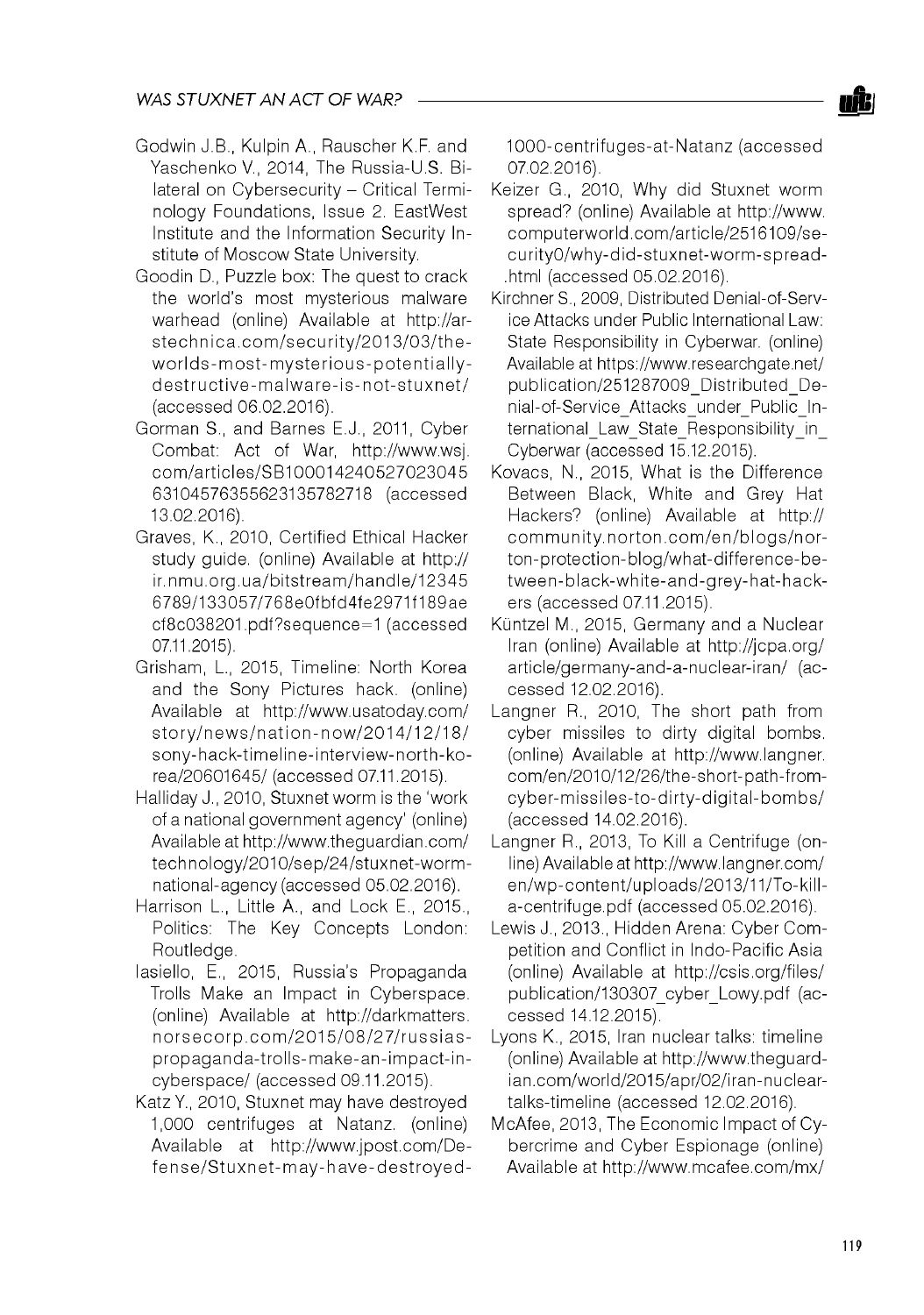resources/reports/rp-economic-impactcybercrime.pdf (accessed 09.11.2015).

- McMillan R., 2010, Was Stuxnet Built to Attack Iran's Nuclear Program? (online) Available at [http://www.pcworld.](http://www.pcworld) com/article/205827/was\_stuxnet\_built to attack irans nuclear program. html (accessed 06.02.2016).
- Microsoft, 2015, Malware Protection Center. (online) Available at [https://www.micro](https://www.micro-)soft.com/security/portal/mmpc/shared/ glossary.aspx (accessed 15.03.2016).
- Nakashima E., 2011, U.S. cyber approach 'too predictable' for one top general. (online) Available at [https://www.wash](https://www.wash-)ingtonpost.com /national/national-security/us-cyber-approach-too-predictablefor-one-top-general/2011/07/14/gIQAYJ-C6EI\_story.html?tid=a\_inl (accessed 13.02.2016).
- Nakashima E., 2012, When is a cyberattack an act of war? (online) Available at [https://www.washingtonpost.](https://www.washingtonpost) com/opinions/when-is-a-cyberattacka n-act-of-w ar/2012/10/26/02226232- 1eb8-11e2-9746-908f727990d8\_story. html (accessed 10.01.2016).
- Omand, D., 2013, Security Europe: The steps needed to protect the EU's critical infrastructure against cyber-attack. (online) Available at [http://europesworld.](http://europesworld) org/2013/10/01/the-steps-needed-toprotect-the-eus-critical-infrastructureagainst-cyber-attack/#.VjzxylLotjo (accessed 06.11.2015).
- Ottis, R., Lorents P., 2010, Cyberspace: Definition and Implications. (online) Available at [https://dumitrudumbrava.](https://dumitrudumbrava) files.wordpress.com/2012/01/cyberspace-definition-and-im plications.pdf (accessed 02.11.2015).
- Peachey, P., 2014, Mafia Cybercrime Booming and With It a Whole Service Industry, Says Study. (online) Available at http:// [www.independent.co.uk/news/uk/crime/](http://www.independent.co.uk/news/uk/crime/)  mafia-cybercrime-booming-and-withit-a-whole-service-industry-says-study-9763447.html (accessed 08.11.2015).
- Peritz A.J., Rosenbach E., 2009, Covert Action. (online) Available at http:// belfercenter.ksg.harvard.edu/publica tion/19149/covert\_action.html (accessed 01.03.2016).
- Rapoza K., 2012, Is It Time For Another Stuxnet Attack On Iran? (online) Available at [http://www.forbes.com/sites/ken](http://www.forbes.com/sites/ken-)rapoza/2012/05/28/is-it-time-for-anotherstuxnet-attack-on-iran/#1879269474fb (accessed 06.02.2016).
- Rid T., 2013, Cyber War Will Not Take Place. London: Hurst.
- Rifkind, J., 2011, Cybercrime in Russia. (online) Available at [http://csis.org/blog/cy](http://csis.org/blog/cy-)bercrime-russia (accessed 08.11.2015).
- Rutledge P., 2013, How Obama Won the Social Media Battle in the 2012 Presidential Campaign (online) Available at [http://m prcenter.org/blog/2013/01/](http://mprcenter.org/blog/2013/01/)  how-obama-won-the-social-media-battle-in-the-2012-presidential-campaign/ (accessed 25.11.2015).
- Sangerjune D.E. Obama Order Sped Up Wave of Cyberattacks Against Iran. (online) Available at [http://www.nytimes.](http://www.nytimes) c o m /2 0 1 2 /0 6 /0 1 /w o rld /m id d le e a s t/ obama-ordered-wave-of-cyberattacksagainst-iran.html (accessed 04.03.2016).
- Saundersaug P.J., 2014, When Sanctions Lead to War. (online) Available at http:// [www.nytimes.com/2014/08/22/opinion/](http://www.nytimes.com/2014/08/22/opinion/)  when-sanctions-lead-to-war.html? r=0 (accessed 13.02.2016).
- Scarborough R., 2013, In classified cyberwar against Iran, trail of Stuxnet leak leads to White House. (online) Available at [http://www.washingtontimes.](http://www.washingtontimes) com/news/2013/aug/18/trail-of-stuxnet-cyberw ar-leak-to-author-leads-to- /?page=all (accessed 04.03.2016).
- Sovereign Intelligence, 2014, THE INSID-ER THREAT: Implications for Corporate Security (online) Available at http:// [w ww.sovereign-llc.com /wp-content/up](http://www.sovereign-llc.com/wp-content/up-)loads/2014/09/SI-Insider-Threat-WP.pdf (accessed 23.11.2015).